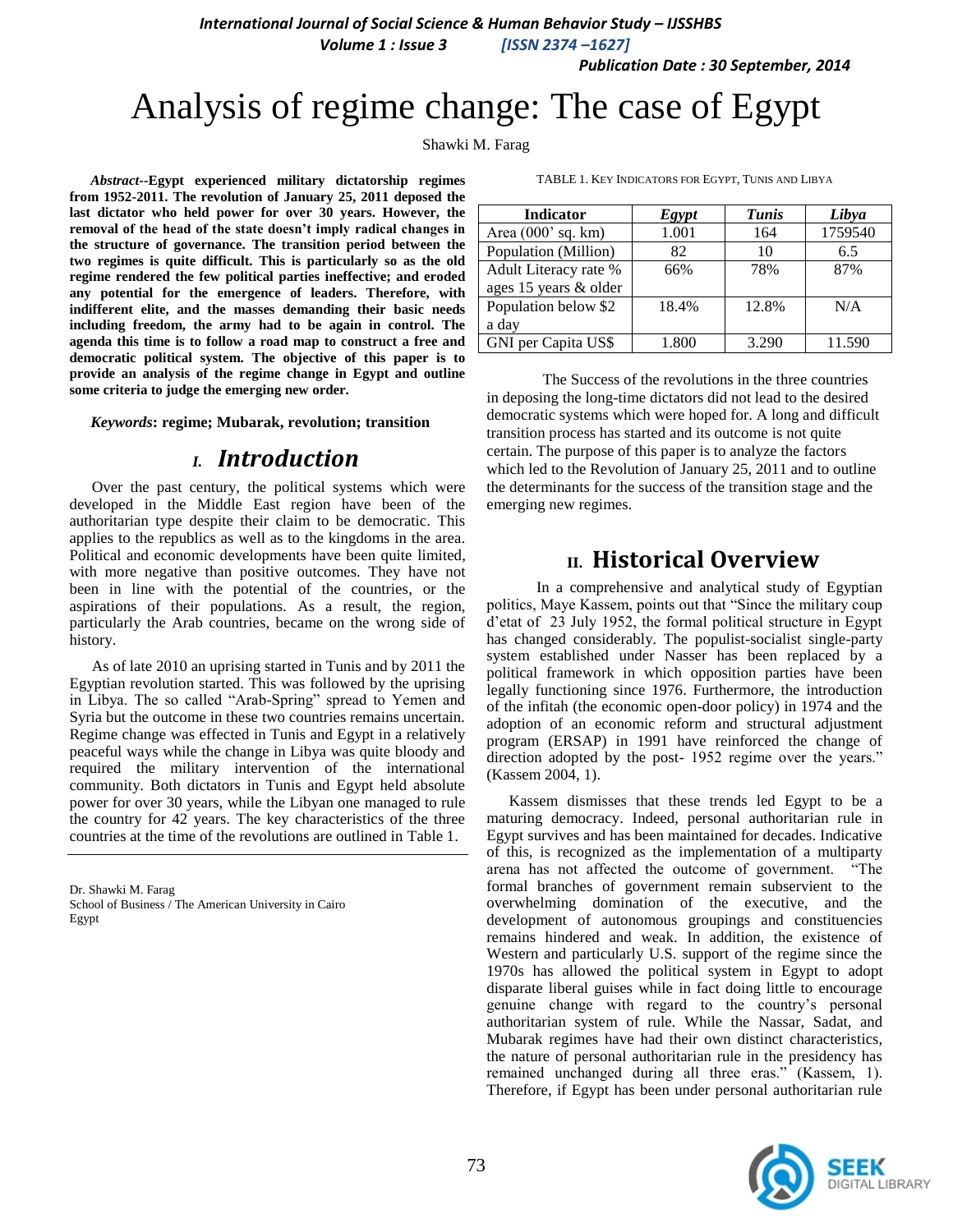*Publication Date : 30 September, 2014*

for the past sixty years, why was the Mubarak regime ripe for collapse in 2011?

The combination of several factors seems to have made the collapse of the system inevitable. The question was when and how? The demonstrations which started on January 25, 2011 could have been crushed but at a very high cost in terms of human lives which the world community would not have been able to tolerate. Moreover, the disintegration of the sizable security forces, estimated to exceed a million, on January 28, 2011; and the army distancing itself from the presidency forced the resignation of President Mubarak. A new era has started and the next few years will show whether a new system is emerging or the old system remains under a new president or dictator.

# **III. Social and Economic Changes**

Since 1952, the social and economic structure of the Egyptian society has been subjected to major changes. The economic policies pursued under the Nasser regime rested on two pillars. The first was a dramatic reform of Egypt's grossly unequal pattern of land ownership. The second pillar of Nasser economic policies was the establishment of the public sector as a means of transferring ownership of productive assets from a small group of capitalists to the public at large and as a vehicle for accelerating industrialization, employment and growth. Moreover, free education, free health care, subsidies for staple food items, price controls, minimum wages, generous labor laws and guaranteed employment for school graduates, have resulted in narrowing the very wide income inequalities in the society. "By these measures, the regime created a strong social base to support its policies." (Farah,38). Tarek Osman considers that "Nasser"s greatest social achievement was to build his power base on a philosophical imperative: the need to win a sweeping mandate from the people. This bottom up approach aimed to translate the desires and wants of the people into state policies and national socio-economic strategies. It was, the first time in Egyptian history that a "pharaoh" had sought to serve the people and adopted their agenda rather than imposed his on them (Osman, 47). Nasser failed, however, to use that mandate to transform his (and his people"s) dreams into lasting institutions; he failed to convert his revolution into a state." (Osman, 68).

The main reason Nasser could not establish a state was that all his socio- economic strategies and policies were personified in him; intentionally or not. He portrayed his project as starting from scratch and thus severing it from its historical context. When he ceased to exist, the mandate of the people was withdrawn and the Nasserist project had no institutional legitimacy to sustain it. However, the legacy of Nasser and his project remains in the minds of many Egyptians despite the changes introduced by Sadat and Mubarak. Sadat was pursuing a vision of a new Egypt and he did not live long to realize it. Mubarak had no vision but he stayed for 30 years overlooking the decline of Egypt in all spheres.

### **IV. Factors for Mubarak's Decline**

The main factors behind the decline and collapse of the Mubarak"s regime may be summarized in the following paragraphs.

- Since 1952, the military establishment has provided the framework within which Egyptian presidents" rule. Despite Nasser's popularity and appeal, Sadat's transformative changes and Mubarak"s long reign, all three have relied on their military credentials and the unquestioned support of the military establishment to retain and exercise power. Over the past decade, the liberal capitalist elite, led by the President's son, has emerged as a power group working for Gamal Mubarak"s replacing his father in the presidency. The question which was debated in private and in the opposition papers – can the military support such a move? To many analysts this did not seem likely.
- The powers of the liberal capitalist elite, particularly over the economic sectors have risen sharply since 2000. The army"s role has been confined to the areas of state sovereignty. The balance of power between the military and the capitalist elite has been achieved through the presence of Mubarak with his unrivalled influence and ability to balance conflicting interests. But who can perform that role if and when Mubarak is gone and his son assumes power? While it seemed doubtful that the military may impose itself on the country"s future directly, there was a feeling or a suspicion that it may lend support to a proven figure from outside the liberal capitalist camp and thus satisfy the people desire to see real change. The year 2011 was expected to present such an opportunity if a credible candidate for the presidential election emerges.
- Globalization, free media, satellite channels and the internet have opened up political debates in the society and the formation of political groups despite the emergency law and the security apparatus. The society"s dominant force of young people developed a strong feeling that the future is theirs and they have to shape it away from their aging and ineffective leadership. This is quite a departure from the conventional view that Egyptian history and traditions predisposes Egyptians to expect and accept authoritarian rule. The young generations did not seem to have confidence in the country institutional structure to develop and guarantee a smooth and clear transfer of power once Mubarak goes. Therefore, a feeling that the responsibility for change is theirs has developed as noted from the social media in 2009, 2010, and 2011.
- In the past few years, many analysts came to believe that Egypt has completed a full circle as it returned after sixty years of failed experimentation to the pre 1952 era: staggering inequality, political paralysis, a potentially hereditary regime and an unstable situation

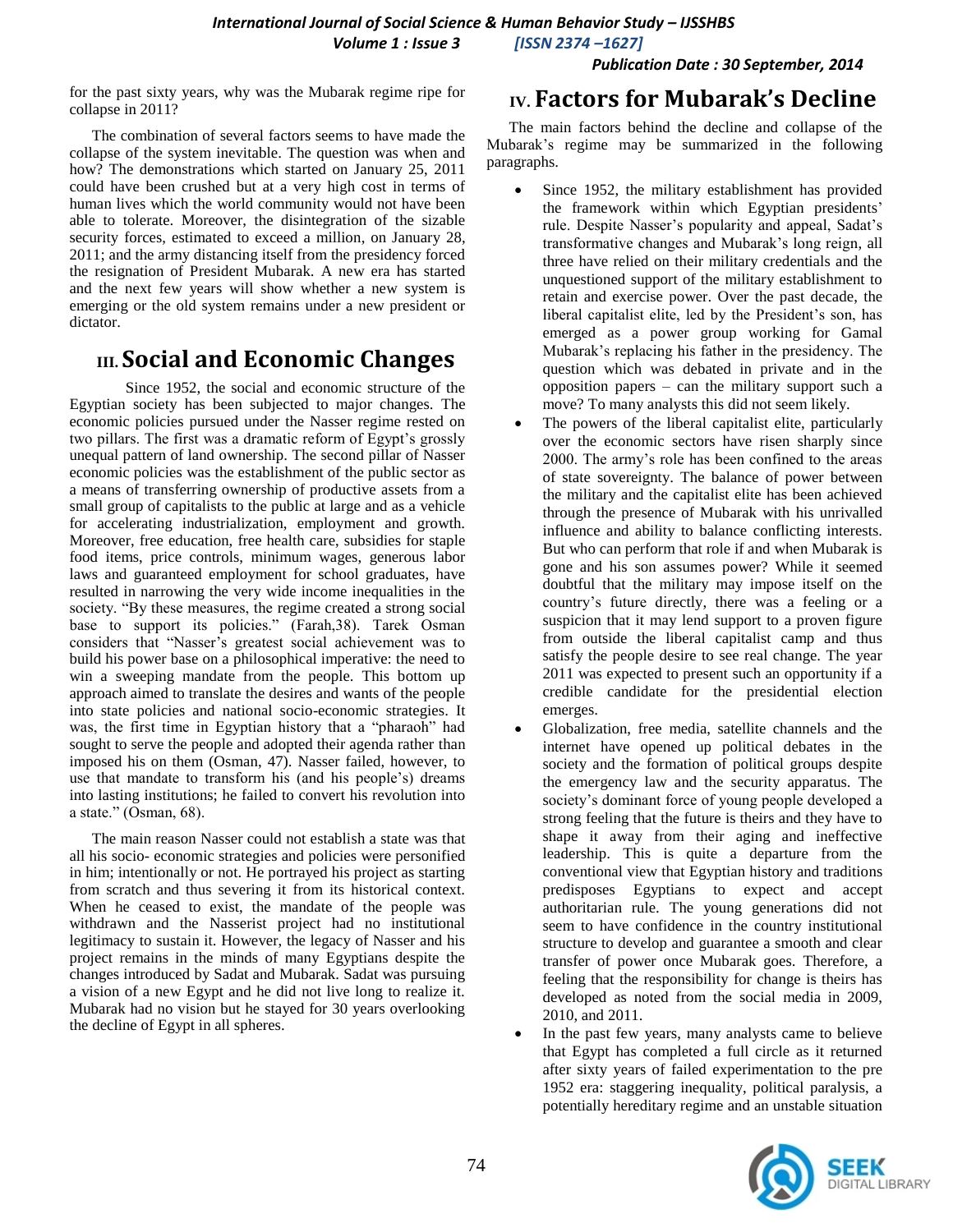#### *Publication Date : 30 September, 2014*

in which the army holds the key levers of power (Osman, 232). This view combined with the rising anger and demonstrations could herald an era of chaos and a bloody rebellion by the deprived groups. Therefore, the desire for a change of the status quo became marked. The results of the 2010 parliamentary elections delivered a devastating blow to the hopes of those who counted on the regime reforming itself, at least, moderately, to meet partly the aspirations of the masses for genuine change.

- The adoption of the International Monetary Fund/World Bank economic reform programs since the 1990's and the "new thinking" of Mubarak National Democratic Party in 2000"s did not have tangible positive effects on the ordinary citizen. Indeed the conditions of the country"s poor and the middle class have deteriorated considerably. It began to be clear to many that even a miracle will not change their fortunes in their life time. They realized that there is no exist from the "bottle neck" marking the past 30 years. The question which was on many minds – why do we support a regime which is making us poorer while few become richer by the day? A related one is if our lives are doomed by the regime should not we save the lives of our children?
- Egypt"s foreign policy over the past thirty years has been based on the decision to become a pillar of the Pax Americana in the Middle East. This doctrine has been workable, despite immense popular rejection, because of Mubarak authority and control. Many citizens were appalled by and opposed Egypt"s position regarding the U.S. invasion of Iraq in 2003; the Israeli war on Lebanon in 2006; and the Israeli"s war on Gaza in 2008/2009. There was no plausible explanation why Egypt maintains full diplomatic ties with Israel but can not establish minimum relations with Iran. Egypt participation in the blockade of Gaza was viewed as deplorable by all humanitarian and legal standards. This deep dissatisfaction with the regime"s foreign policy has always been matched with the desire to see Egypt playing its leading role in the geostrategic scene of the Middle East. A change of regime was the only way to realize and regain Egypt"s leadership and soft power.
- The failure of the Mubarak regime to protect the most important national Egyptian interest in Africa i.e. the Nile. This has been quite shocking, painful and felt throughout the country. The Nile water is vital for the survival of Egypt and the Egyptians. In April 2010, six of the River Nile Source Countries signed an agreement that effectively challenges Egypt's historical rights in the Nile Water. Now the country has to face this challenge which was ignored for decades by the shortsightedness of the foreign policy. This failure made many think that the regime is not only ineffective but that it is damaging the foundation of the state as known from ancient times. The breakup

of the Sudan and the negative and indifferent role played by Egypt in that country intensified the call for a regime change.

- Contrary to Nasser and Sadat, Mubarak isolated himself from the people and their problems. His reliance centered on the security agencies and believing that the solutions to the country"s many fundamental problems lies exclusively in long term economic reforms. Political stability to him meant no change and some ministers kept their posts for decades. People realized that stagnation is and will remain the order of the day and that some radical measures are needed to effect the desired change.
- The privatization of state owned enterprises added to the problems surrounding worker insecurity and increasing unemployment. In order to sell state enterprises, the government resorted to multiple tactics to downsize the labor force. The sale of public companies raised many questions regarding the adequacy of the price and the future of the workers and the industry. It was obvious that the government wants to get rid of the public sector and the labor at any cost. Charges of corruption at the highest levels spread and so did the grievances of the labor force whether dismissed or retained.
- The extreme disparity in wages which started in 2000 was viewed as a form of legalized corruption. A young graduate could earn 30-50 times than his colleague if he had the right connections. A category of so called advisers were appointed in many ministries and public institutions at exhorbant salaries unheard of in the history of Egypt. Heads of banks received monthly payments in millions despite their limited qualifications and mediocre performance. This legalized abuses and corruption led to a wide-spread demoralization and a kind of consensus that this can not go on for much longer.

Tarek Osman summarizes the situation, a year before the revolution, as follows "In the last thirty years, the Egyptian regime has aimed to transform the country by embracing a distorted form of liberal capitalism and a relentlessly realist world outlook. The former is on the verge of blowing up from the internal pressures of poverty and anger and the latter seems lost in an avalanche of rejection and resentment, the tail end of which Egypt is still experiencing. Now, after more than three decades without a direction, a consensus, or even a dream, the country needs a new project. The waters of the Nile that slink between muddy banks and twirl through creamy sand have been stagnant for a long time; the 'eternal brown land' needs a deluge of energy. Young Egyptians need to chart their route to the future." (Osman, 245)

# **V. The Transition Stage**

The mass demonstration which caused the collapse of the Mubarak rule consisted of very diversified groups covering all segments of the Egyptian society. They represented all ages,

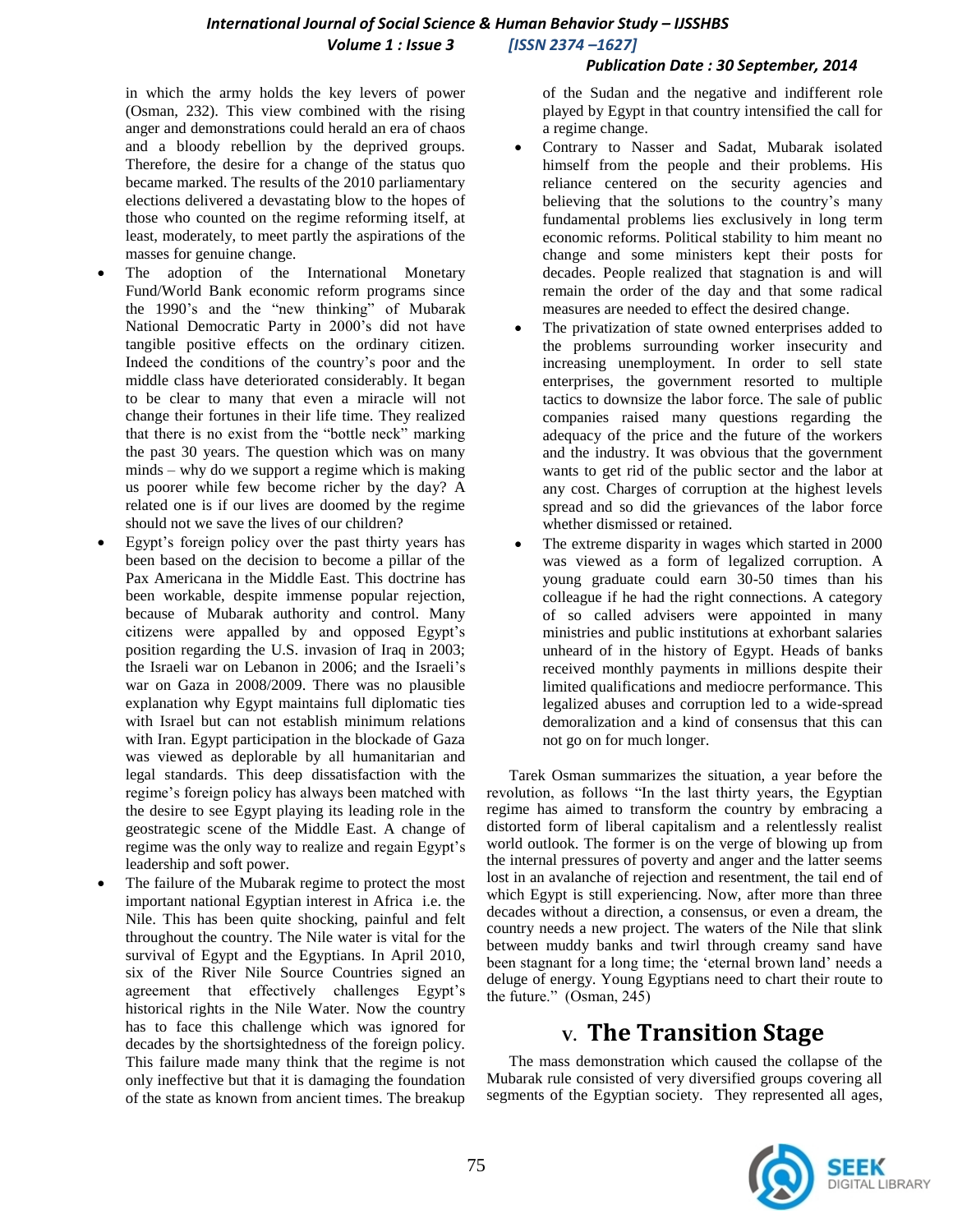### *International Journal of Social Science & Human Behavior Study – IJSSHBS Volume 1 : Issue 3 [ISSN 2374 –1627]*

#### *Publication Date : 30 September, 2014*

genders, religions and political orientations. They had one clear objective which united them all and that is to over throw Mubarak. There was no leadership and no plans for the future in the post Mubarak era. The slogans which were raised, namely: bread, liberty and social justice represented their common aspirations but there were no blue prints and/or leaders who can translate them into policies and actions. The army which was neutral during the mass demonstrations and who was viewed as implicitly supporting the revolution was called upon by Mubarak to assume the management of the country as he stepped down on Feb 11, 2011. The Supreme Council of the Armed Forces (SCAF), assumed both the executive and the legislative powers and pledged a short transition period of six months for the establishment of the new order. The six months were extended to eighteen months and many suspected that the SCAF was stalling to remain in power.

The transition period was an unplanned, confused and ambiguous process. SCAF decided that elections for the People's Assembly and the Presidency take place before a new constitution can be drafted. This alienated several segments of the society who considered that a broad-based supported constitution is the first order of the day. Disagreement on this and other issues led to street clashes between the Army and demonstrators with hundreds dead and thousands jailed. The government was quite ineffective and economic and security concerns became alarming for most citizens. As a result, it was realized by SCAF that their continuity in power was not feasible and it decided to cede power once elections are completed. It is to the credit of SCAF that free and fair elections were held for the first time since 1952. However, the newly elected People"s Assembly was dissolved by the Supreme Constitutional Court and the first Civilian Egyptian President assumed his post on June, 30, 2012. He managed to end the role of SCAF and retire most of its members. A new constitution was prepared and approved by a referendum in December 2012.

The management style and actions of the President were very disappointing. It was felt that Egyptians of all religious and ideological stripes, should be represented and governed by a set of rules everyone can respect. Until then, Egypt will fail to cope with its many economic, social and political difficulties. The masses, on the other hand, were feeling the strain of the deteriorating economic conditions, and realizing that their revolution did not change the old order. The counter revolution forces were re-grouping and seem determined to model the emerging new order on similar lines of the old one to protect and develop their interests. Therefore by 2013, the transition period was far from complete and there was so much uncertainty about its outcome. Brown considered that "Egypt"s transition may be lurching towards a more pluralist democracy, prolonged instability, renewed authoritarianism or toward a kind of delegative democracy in which a leader with a popular mandate is able to rule without oversight and accountability" (Brown, 1).

There were frequent and persistent calls for a second revolution which added more to the uncertainty about the future. Such calls were based on the belief that the first revolution was emptied of its contents by SCAF, the President's party and the remnants of the old regime. Huge demonstrations took to the streets on June 30, 2013 demanding an early presidential election. There were also counter demonstrations by those supporting the President. On July 3, 2013, the Army felt it is necessary to move in and take full control. A road map was declared specifying the steps to be followed to return to democratic order. An interim President and Cabinet were appointed and a new constitution was drafted and voted upon in January 2014. New Presidential elections will be held in late May 2014and it is expected that the former defense minister will overwhelmingly win. Elections for the parliament will take place in the second half of 2014.

# **VI. Determinants of a Responsive Political System**

The Success of the transition stage in developing a political system which is responsive to the social and economic aspirations of the people may be assessed by a number of considerations outlined in the following paragraphs.

### *A. The relationship between political ideas and politics*

The outlook of the political leaders and their followers is conditioned by the cumulative historical experience of their respective countries. This experience creates varying degrees of receptivity to political ideologies. A political system is effective to the extent that the history behind it has brought about an underlying consensus on an ideology or a set of beliefs, to the extent that these beliefs legitimize the system, and to the extent that they furnish the leaders with a hierarchy of goals to guide policy choices and a reasonably effective method of analyzing policy problems. Politics is not only the exercise of power; it is also a matter of will. An outlook which involves unrealistic goals, or no goals at all, or which rests on irrelevant analytical categories, can be a guide to disaster (Iraq; Somalia; Libya; …etc)

### *B. The political system and the individual*

Each political system shapes and is shaped by the society of which it is a part. The political system imposes demands on the member of society. The extent to which the latter accept and respond to them is determined largely by the processes through which individuals are turned into citizens. In addition, the members of a modern society both participate in the political system and exercise some controls over it. The forms of participation and control and the nature of the balance between them are key elements in the strength of the system. In every society, also, there are varying degrees of dissatisfaction and indifference, with which the political system must have means of coping. (Most Middle East countries use force as the basic means to keep the relationship between the political system and the individual).